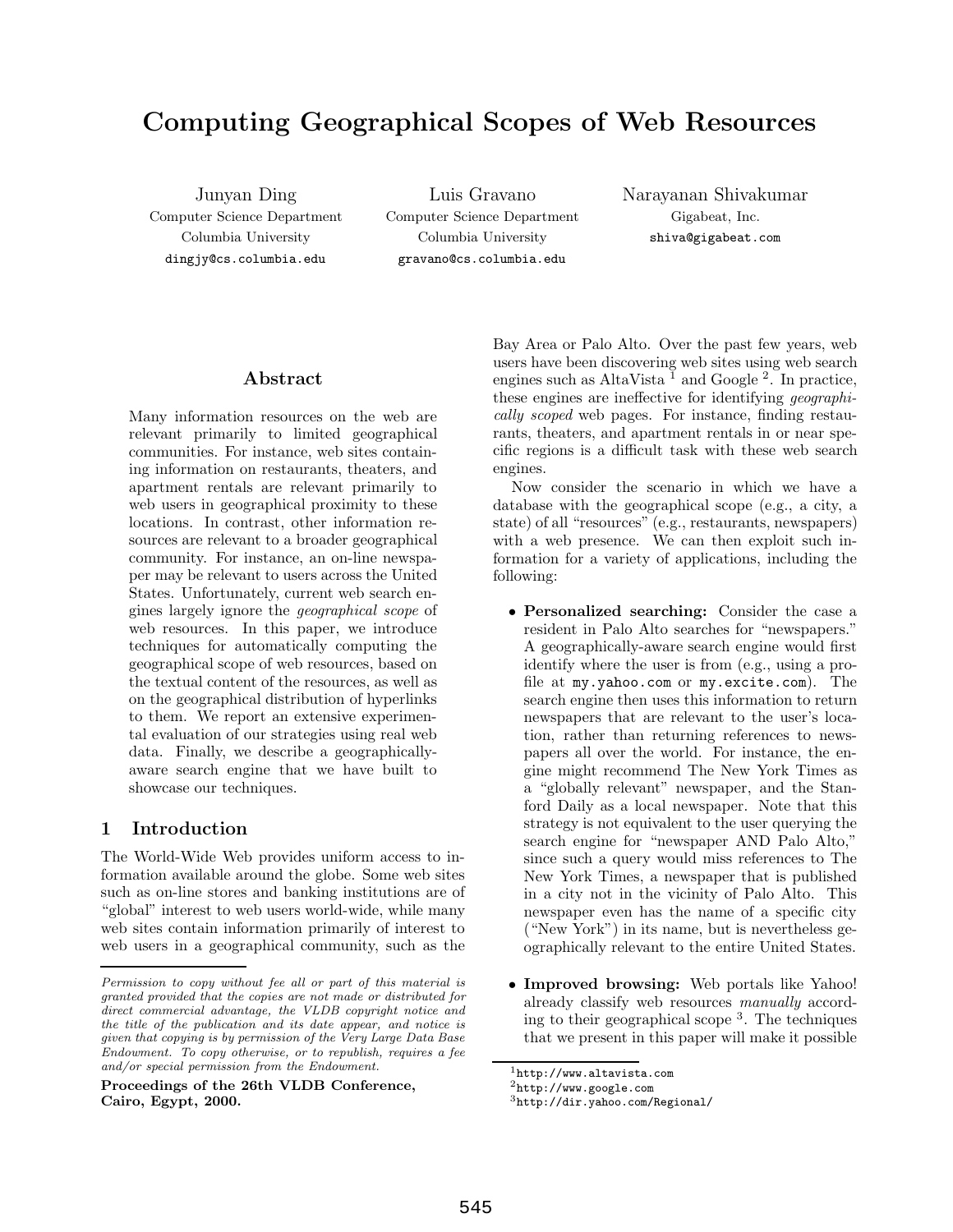to conduct such hierarchical categorization efforts automatically, improving their scalability.

It is easy to build geographically aware applications such as the above if we are supplied with a table that lists the geographical scope of each resource. Unfortunately, no such table exists for web resources. In this paper, we consider how to mine the web and automatically construct such a table using web hyperlinks and the actual content of web pages. For example, we can map every web page to a location based on where its hosting site resides. Then, we can consider the location of all the pages that point to, say, the Stanford Daily home page  $4$ . By examining the distribution of these pointers we can conclude that the Stanford Daily is of interest mainly to residents of the Stanford area, while The Wall Street Journal is of nation-wide interest. We can draw the same conclusion by analyzing the geographical locations that are mentioned in the pages of the Stanford Daily and in those of The Wall Street Journal.

The primary contributions of this paper include:

- 1. **Algorithms to estimate geographical scope:** We propose a variety of algorithms that automatically estimate the geographical scope of resources, based on exploiting either the distribution of HTML links to the resources (Section 3) or the textual content of the resources (Section 4).
- 2. **Measures to evaluate quality of algorithms:** We introduce evaluation criteria for our estimation algorithms, based on traditional informationretrieval metrics (Section 5).
- 3. **Experimental study of techniques:** We empirically evaluate our algorithms using real web data (Section 6).
- 4. **Implementation of a geographically aware search engine:** We also discuss how we used our algorithms in the implementation of a geographically aware search engine for on-line newspapers, which is accessible at http://www.cs. columbia.edu/~gravano/GeoSearch (Section 7).

## **Related Work**

Traditional information-retrieval research has studied how to best answer keyword-based queries over collections of text documents [14]. These collections are typically assumed to be relatively uniform in terms of, say, their quality and scope. With the advent of the web, researchers are studying other "dimensions" to the data that help separate useful resources from less-useful ones in an extremely heterogeneous environment like the web. Techniques for text-database selection [3, 8, 13, 10] decide what web databases to use to answer a user query, basing this decision on the textual contents of the web databases.

Recent research has started to exploit web links for improving web-page categorization [4] and for web mining [6, 9, 5]. Notably, search engines such as Google [1] and HITS [6, 12] estimate the "importance" of web pages by considering the number of hyperlinks that point to them. The rationale for their heuristics is that the larger the number of web users who made a hyperlink to a web page, the higher must be the importance of the page. In essence, this work manages to capture an additional dimension to the web data, namely how important or authoritative the pages are. Unlike the new techniques that we introduce in this paper, HITS and Google ignore the spatial distribution of incoming links to a web resource.

In this paper, we propose to extract yet another crucial dimension of the web data, namely the geographical scope of web resources. This new dimension can then be used to complement traditional information retrieval techniques and those used by Google and HITS to answer web queries in more effective ways. Some commercial web sites already manually classify web resources by their location, or keep directory information that lists where each company or web site is located (e.g., see http://www.iatlas.com). Quite recently, the NorthernLight search engine  $5$  has started to extract addresses from web pages, letting users narrow their searches to specific geographical regions (e.g., to pages "originated" within a five-mile radius of a given zip code). Users benefit from this information because they can further filter their query results. In reference [2], we discussed how to map a web site (e.g., http://www-db.stanford.edu) to a geographical location (e.g., Palo Alto), and we also presented a tool to visualize such geographical web data. In this paper, we extend this preliminary work to a harder problem: how to automatically estimate the geographical scope of a web resource? That is, which data is targeted towards residents of a city as opposed to the country, or the world?

# **2 Geographical Scopes of Web Resources**

Web resources are built with a target audience in mind. Sometimes this audience is geographically enclosed in some neighborhood (e.g., the target audience of the web page of a local pizzeria that delivers orders to houses up to 2 miles away from the store). Some other times, the target audience of a resource is distributed across the country (e.g., the target audience of the web page of the USA Today newspaper). In this section,

<sup>4</sup>Citations from pages hosted on national access providers like America On Line would be ignored in this process, unless we can map these citations to the physical location of their creator. We discuss this issue further in Section 6.1.

<sup>5</sup>http://www.northernlight.com/geosearch.html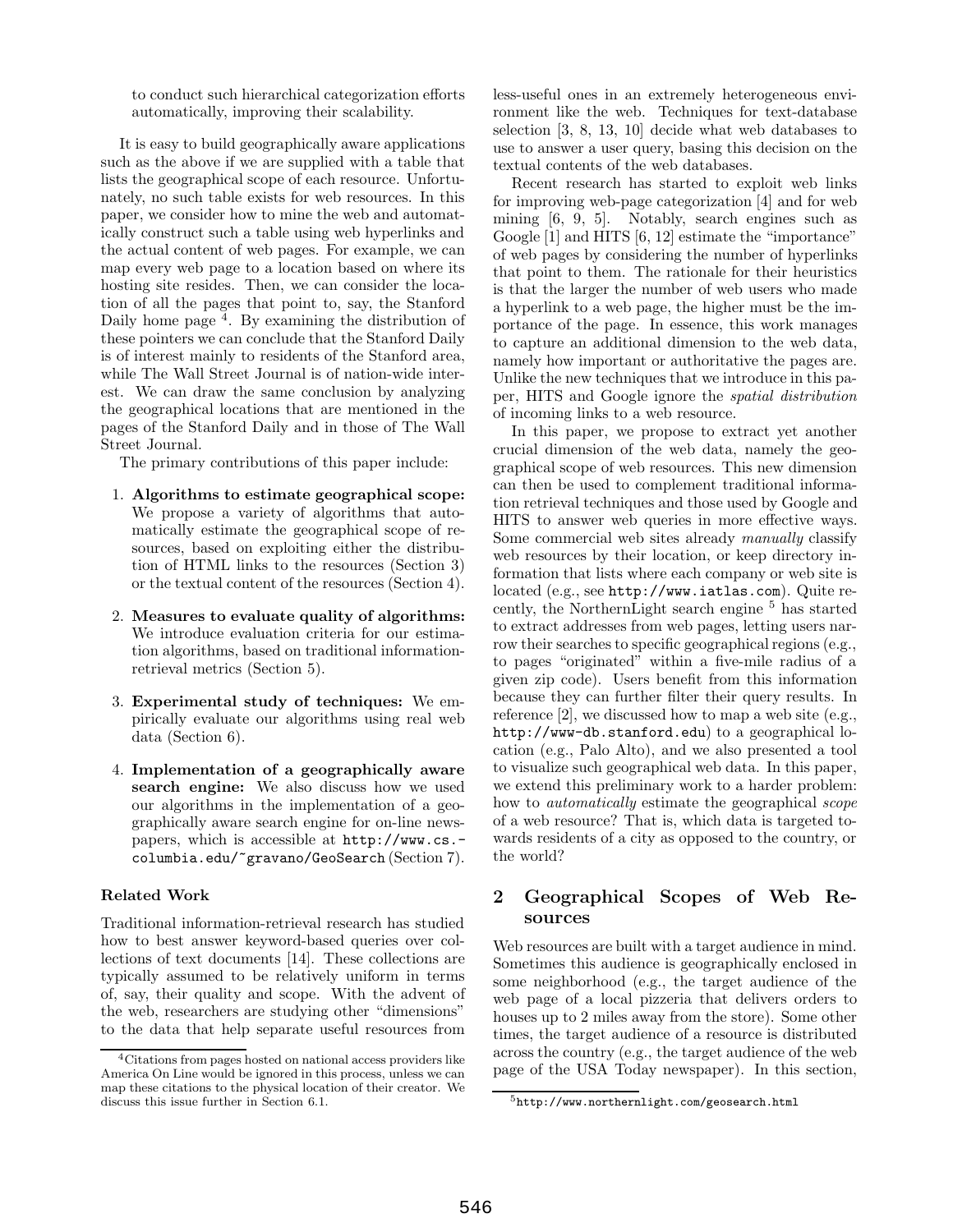

Figure 1: Portion of the hierarchy of geographical locations for the United States.

we introduce the notion of the geographical scope of a web resource, which captures the geographical distribution of the target audience of a web resource. This notion is a subjective one, the same way that the information-retrieval notion of document relevance is subjective [14].

**Definition 1:** The *geographical scope* of a web resource w is the geographical area that the creator of w intends to reach.

Using this informal definition, the geographical scope of our pizzeria above is the neighborhood where the pizzeria resides, whereas the geographical scope of the USA Today newspaper is the entire United States.

For concreteness, in the rest of the paper we focus on how to approximate the geographical scope of web resources within the United States. For this, we will view the United States as a three-level location hierarchy (Figure 1). The root of the hierarchy corresponds to the entire country. The next level down the hierarchy has one node for each of the 50 states, plus one node for the District of Columbia. Finally, the leaf level in the hierarchy has one node for each city in the country. Using this hierarchy, a human expert might specify that the geographical scope of the USA Today newspaper is the whole USA. In contrast, the geographical scope of The Arizona Daily Star Online is the state of Arizona, since this state is the target audience of this newspaper. Finally, the geographical scope of yet another newspaper, The Knoxville News-Sentinel, has the city of Knoxville as its geographical scope. Of course, this three-level hierarchy can be extended to span all the countries in the world, as well as to further localize resources in cities, to counties and boroughs. However, for simplicity this paper focuses only on the three levels listed above.

Given our three-level hierarchy of geographical locations in the United States, we can choose to define the geographical scope of web resources in different ways. For example, instead of indicating that the geographical scope of the USA Today newspaper is the top node in the hierarchy (i.e., the whole United States), we could list all 50 states plus Washington D.C. as comprising this geographical scope. Although it could be argued that this state-level formulation expresses the same information as the country-level one, we will

 $\sum_{\text{directly, and simply specify its scope to be the United}$ always express geographical scopes using nodes that are "as high" as possible in our three-level hierarchy. Thus, instead of aggregating the information that the USA Today is a national newspaper out of the list of states of its geographical scope, we will state this fact States as a whole.

> As mentioned above, the notion of geographical scope is subjective. To capture this notion accurately, we could hand-classify each web resource according to its intended geographical scope. (Incidentally, this is the way that web portals like Yahoo! operate.) In this paper, we study scalable ways to automatically approximate the resources' geographical scopes. Sections 3 and 4 describe two ways in which we can estimate the geographical scope of a web resource. Later, Section 6 will report the experiments that show that our automatically-computed approximations closely match the "ideal," subjective definition.

## **3 Exploiting Resource Usage**

In this section, we show how we can estimate the geographical scope of web resources by exploiting the link structure of the web. (We will present an alternative estimation method that exploits the contents of the web resources in Section 4.)

Consider a web resource whose geographical scope is the entire United States (e.g., the USA Today newspaper). Such a resource is likely to then attract interest across the country. Our assumption in this section is that this interest will translate in web pages across the country containing HTML links to this web resource. <sup>6</sup> Conversely, a resource with a much more limited geographical scope will exhibit a significantly different link distribution pattern across the country. Hence a promising way to estimate the geographical scope of a resource is to study the geographical distribution of links to the resource. More specifically, two conditions that a location  $\ell$  will have to satisfy to be in the geographical scope of a resource  $w$  are:

- A significant *fraction* of  $\ell$ 's web pages contain links to  $w$  (Section 3.1).
- The web pages in  $\ell$  that contain links to w are distributed *smoothly* across  $\ell$  (Section 3.2).

Below we show how to estimate the geographical scope of a web resource  $w$  by identifying a set of candidate locations  $\ell$  that satisfy the two conditions above. This process results in the estimated geographical scope of w. Our experiments of Section 6 will show that these

<sup>6</sup>Of course, if we knew who accesses each web resource we could use this information for our problem. Unfortunately, web access logs for all resources whose geographical scopes we would like to characterize are not easily available.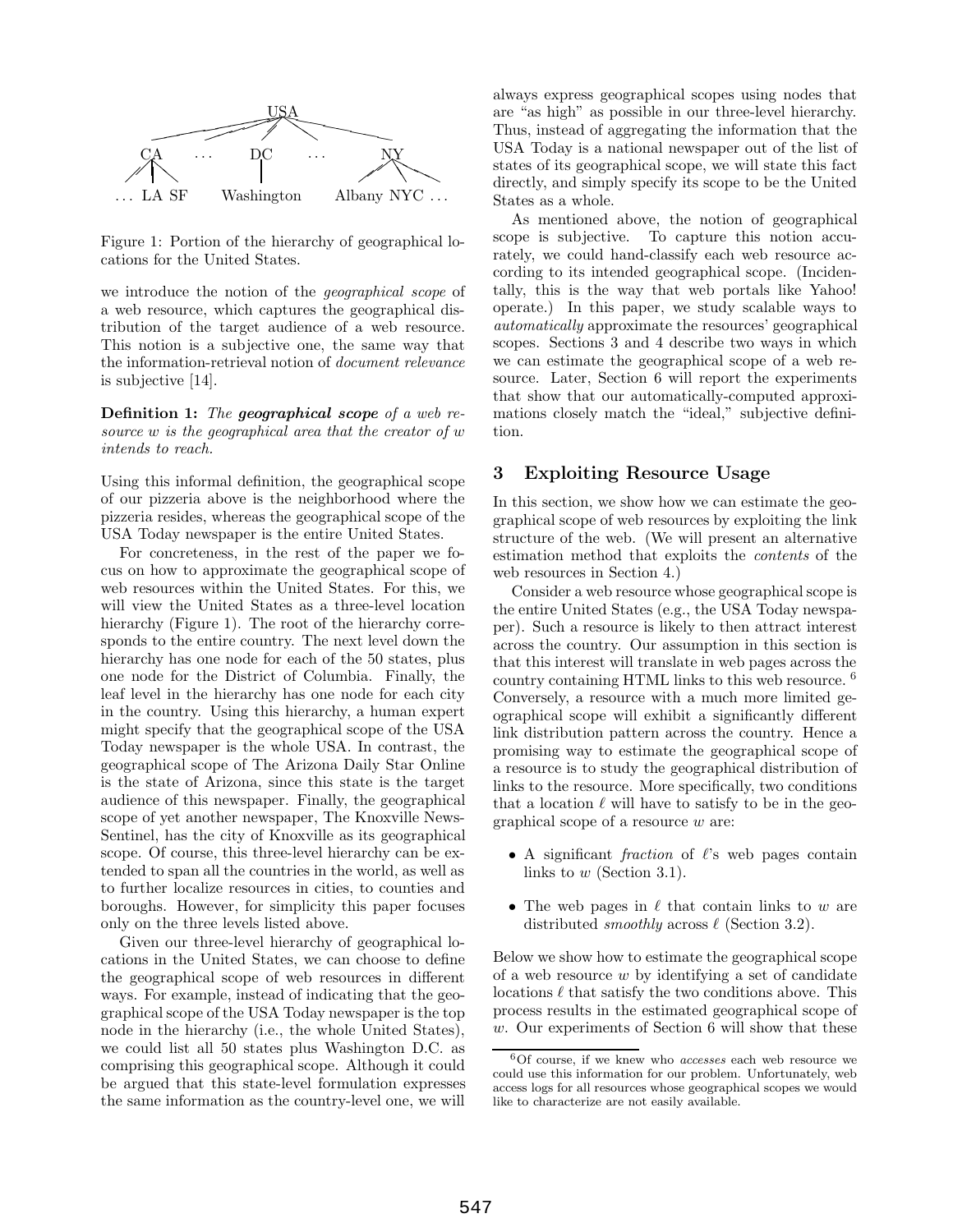estimates are often a good approximation of the subjective geographical scopes that we discussed in Section 2.

#### **3.1 Measuring Interest:** Power

Intuitively, a location  $\ell$  that is in the geographical scope of a web resource  $w$  should exhibit relatively high "interest" in  $w$  among its web pages. In other words, a relatively high fraction of the web pages originated in  $\ell$  should contain links to resource w. Power  $(w, \ell)$ measures the relative interest in  $w$  among the pages in location  $\ell$ :

$$
Power(w, \ell) = \frac{Links(w, \ell)}{Pages(\ell)} \tag{1}
$$

where  $\text{Links}(w, \ell)$  is the number of pages in location  $\ell$ that contain a link to web resource w, and  $Page(\ell)$  is the total number of web pages in  $\ell$ . (We explain how we compute these numbers in Section 6.1.)

#### **3.2 Measuring Uniformity:** Spread

Geographical locations can be decomposed into several sub-locations. As an example, the United States consists of 50 states plus the District of Columbia, while the state of New York, in turn, comprises a number of cities (e.g., Albany, New York City). As we discussed in the previous section, to include a location  $\ell$  (e.g., the state of New York) in the geographical scope of a web resource  $w$ , there should be a sufficiently high "interest" in resource w in location  $\ell$  (i.e.,  $Power(w, \ell)$  is high). In addition, we need to ask that this interest be spread smoothly across the location. Thus, a resource with an unusually high number of links originating, say, in New York City, but with no links coming from other New York state cities should not have the state of New York in its geographical scope, but perhaps just New York City instead.

To determine how uniform the distribution of links to a web resource w is across a location  $\ell$ , we introduce a second metric, Spread. Intuitively,  $S_{\text{pred}}(w, \ell)$  will be high whenever  $Power(w, \ell_i) \sim Power(w, \ell_j)$  for all "sub-locations"  $\ell_i, \ell_j$  that are children of  $\ell$  in the location hierarchy of Section 2. In what follows, we provide three alternative definitions of Spread. These definitions are all built on this intuition, but will compute the value of  $\textit{Spread}(w, \ell)$  using techniques borrowed from different fields. In Section 6 we experimentally compare how these three definitions perform relative to each other.

For our three definitions of  $Spread, Spread(w, \ell)$  will have the maximum possible value (i.e., a value of 1) in the following two special cases:

•  $\ell$  is a leaf node of our location hierarchy: In this case, by definition, the distribution of Power across  $\ell$  is completely uniform, because we regard  $\ell$  as an "atomic" location. In this paper, these atomic locations are the United States cities.

•  $Power(w, \ell)=0$ : In this case, there is no "interest" at all in resource  $w$  across location  $\ell$ . Since Spread measures the uniformity of this interest across  $\ell$ ,  $Spread(w, \ell)$  is trivially maximum in this case.

Next, we give three alternative definitions for  $Spread(w, \ell)$  for the case when  $\ell$  is not a leaf node in our location hierarchy and  $Power(w, \ell) > 0$ . In the definitions below,  $\ell_1,\ldots,\ell_n$  are the children of  $\ell$  in the hierarchy. Also, we associate with location  $\ell$  vector  $Pages = (p_1, \ldots, p_n)$ , which lists the number of pages  $p_i = Pages(\ell_i)$  of each child  $\ell_i$  of  $\ell$ . A second vector associated with  $\ell$ ,  $\overrightarrow{Links} = (l_1,\ldots,l_n)$ , lists the number of pages  $l_i = \text{Links}(w, \ell_i)$  that have a link to resource w at location  $\ell_i$ , for  $i = 1, \ldots, n$ . Finally, vector  $\vec{Power} = (r_1, \ldots, r_n)$  lists the value of Power  $r_i = Power(w, \ell_i)$  for each sub-location of  $\ell$ .

#### **Vector-Space Definition of** Spread

The first definition of Spread is inspired in the vectorspace model from information retrieval [14]. Intuitively, we will compute how "similar" vectors  $Pages$ and  $Links$  are by computing the cosine of the angle between them. If the fraction of pages with links to  $w$ is mostly constant across all of  $\ell$ 's children  $\ell_1,\ldots,\ell_n,$ then  $Pages$  and  $Links$  will be roughly scaled versions of one another, and the cosine of the angle between these vectors will be close to 1:

$$
Spread(w, \ell) = P \vec{ages} \odot \vec{Links}
$$
  
= 
$$
\frac{\sum_{i=1}^{n} p_i \times l_i}{\sqrt{\sum_{i=1}^{n} p_i^2} \cdot \sqrt{\sum_{i=1}^{n} l_i^2}}
$$
 (2)

#### **Relative-Error Definition of** Spread

Let  $R = (\sum_{i=1}^n l_i)/(\sum_{i=1}^n p_i)$ . If the distribution of interest in w were perfectly smooth, then  $r_i = R$  for all  $i$ . To measure how far we are from this perfectly smooth distribution, we compute how much each  $r_i$ deviates from the "target" value  $R$ . We can then give a definition of Spread based on computing the "relative error" for each  $\ell_i$  with respect to R:

$$
Spread(w, \ell) = \frac{1}{1 + \frac{1}{\sum_{i=1}^{n} p_i} \sum_{i=1}^{n} p_i \cdot \frac{|R - r_i|}{R}}
$$
(3)

#### **Entropy Definition of** Spread

Our third and final definition for Spread is based on the notion of entropy from information theory [11]. To give this definition, we assume that there is an "information source" associated with web resource w and geographical location  $\ell$ . The information source generates symbols representing the different children of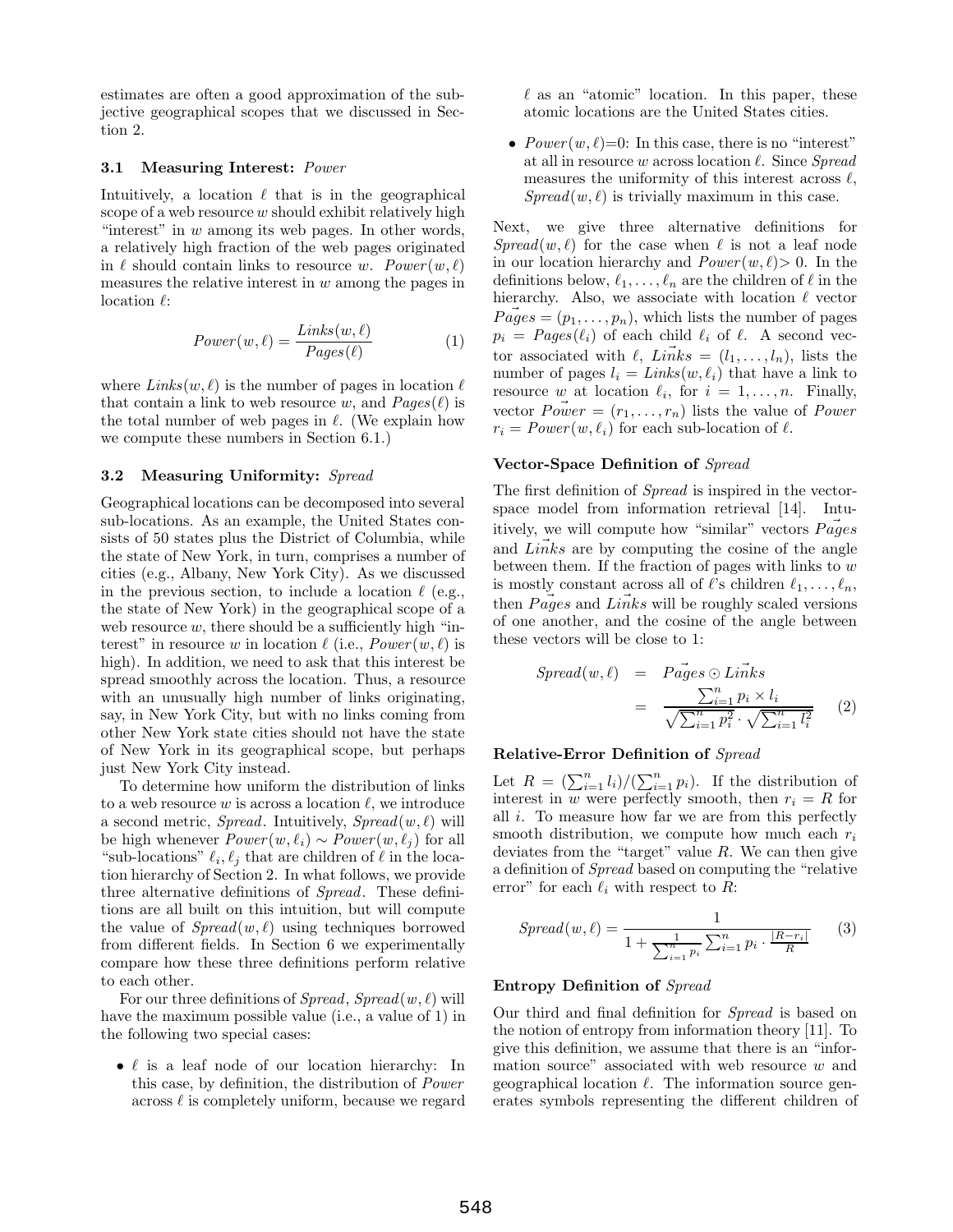$\ell$ , namely  $\ell_1,\ldots,\ell_n$ . Moreover, we assume that this information source generates its symbols by infinitely executing three steps:

- 1. Randomly select an  $\ell_i$ .
- 2. Randomly select a web page located in  $\ell_i$ .
- 3. If the web page has a link to web site  $w$ , then generate a symbol representing  $\ell_i$ .

Intuitively, when  $r_i = Power(w, \ell_i)$  is uniform across the  $\ell_i$  sub-locations, the information source will achieve the maximum entropy available at geographical location  $\ell$ , which is log n. To make this definition comparable across geographical locations with different numbers of sub-locations, we define Spread as follows:

$$
Spred(w, \ell) = \frac{-\sum_{i=1}^{n} \frac{r_i}{\sum_{j=1}^{n} r_j} \cdot \log(\frac{r_i}{\sum_{j=1}^{n} r_j})}{\log n} \tag{4}
$$

#### **3.3 Estimating Geographical Scopes**

The previous sections showed metrics to measure the strength  $(Power(w, \ell))$  and uniformity  $(Spread(w, \ell))$ of the interest in a web resource w at a location  $\ell$ . In this section we define how we can use Power and Spread to estimate what locations we should include in the geographical scope of a given web resource.

As a first step to estimate the geographical scope of a web resource w, we identify the locations  $\ell$  in our hierarchy of Section 2 with  $Spread(w, \ell) \geq \tau_c$ , for some given threshold  $0 \leq \tau_c \leq 1$ . These are the locations with a relatively smooth distribution of links to w across their sub-locations. Furthermore, we only include in  $CGS(w)$ , the *candidate geographical scope* for w, those locations that have no ancestor  $\ell'$  with  $Spread(w, \ell') \geq \tau_c$ . In other words,  $CGS(w)$  contains locations with smooth distribution of links for w such that are not "subsumed" by any other ancestor location also in  $CGS(w)$ :

**Definition 2:** The *candidate geographical scope*  $CGS(w)$  of a web resource w is a set of nodes in the geographical hierarchy. A location  $\ell$  is in  $CGS(w)$  if it satisfies the following two conditions, given a fixed threshold  $\tau_c$ :

- Spread $(w, \ell) \geq \tau_c$ .
- For all  $\ell'$  that is an ancestor of  $\ell$ , Spread $(w, \ell')$ <  $\tau_c$ .

Given a web resource w, we can compute  $CGS(w)$  with a simple algorithm that recursively visits the nodes in the location hierarchy top-down. <sup>7</sup>

The candidate geographical scope of a resource w,  $CGS(w)$ , contains locations exhibiting relatively smooth interest in w. However, as we discussed earlier, this interest could be quite small in some cases. In particular, a location  $\ell$  with  $Power(w, \ell)=0$  (e.g., a leaf node) might be included in  $CGS(w)$ , which is clearly undesirable. Consequently, we need to prune our candidate geographical scopes to only include locations with high enough Power in the final estimated geographical scope of a resource:

**Definition 3:** The *estimated geographical scope*  $EGS(w)$  of a web resource w is a set of locations obtained from  $CGS(w)$  using one of the following scope pruning strategies:

- **Top-**k **pruning:** Given an integer k, EGS(w) consists of the top-k locations in  $CGS(w)$ , in decreasing order of their Power .
- **Absolute-threshold pruning:** Given a threshold  $\tau_e$ ,  $EGS(w) = \{ \ell \in CGS(w) | Power(w, \ell) \geq$  $\tau_e$ }.
- **Relative-threshold pruning:** Given a percentage p,  $EGS(w) = \{ \ell \in CGS(w) | Power(w, \ell) \geq$  $max\_Power(w) \times p$ , where  $max\_Power(w) =$  $\max\{Power(w, \ell)| \ell \in CGS(w)\}.$

## **4 Exploiting Resource Contents**

So far, we have used the distribution of links to a resource to estimate the resource's geographical scope. A natural question, however, is whether we can instead just examine the resource's contents to accomplish this task. In this section we explore this idea, and discuss how to use the resources' text to estimate their geographical scope.

Consider a resource whose geographical scope is, say, the state of New York. We may argue that the text in such a resource is likely to mention New York cities more frequently than locations corresponding to other states or countries. This is our main assumption in this section. (Section 6 experimentally compares the resulting technique with our link-based strategy of Section 3.) Hence an interesting direction to explore to estimate the geographical scope of a resource is to study the distribution of locations that are mentioned in the resource. More specifically, two conditions that a location  $\ell$  will have to satisfy to be in the geographical scope of a resource w are:

- A significant fraction of all locations mentioned in w are either  $\ell$  itself or a sub-location of  $\ell$ .
- The location references in  $w$  are distributed smoothly across  $\ell$ .

Next, Section 4.1 shows that we can use the location references in the contents of a web resource to define

<sup>7</sup>We have investigated an alternative, "stricter" definition of  $CGS(w)$ . According to this definition,  $\ell \in CGS(w)$  if every location  $\ell'$  in the location subtree rooted at  $\ell$  has  $Spread(w, \ell') \geq$  $\tau_c$ . Our experimental results showed that the weaker definition that we give above outperformed this stricter definition. For space constraints, we then do not discuss this stricter version further.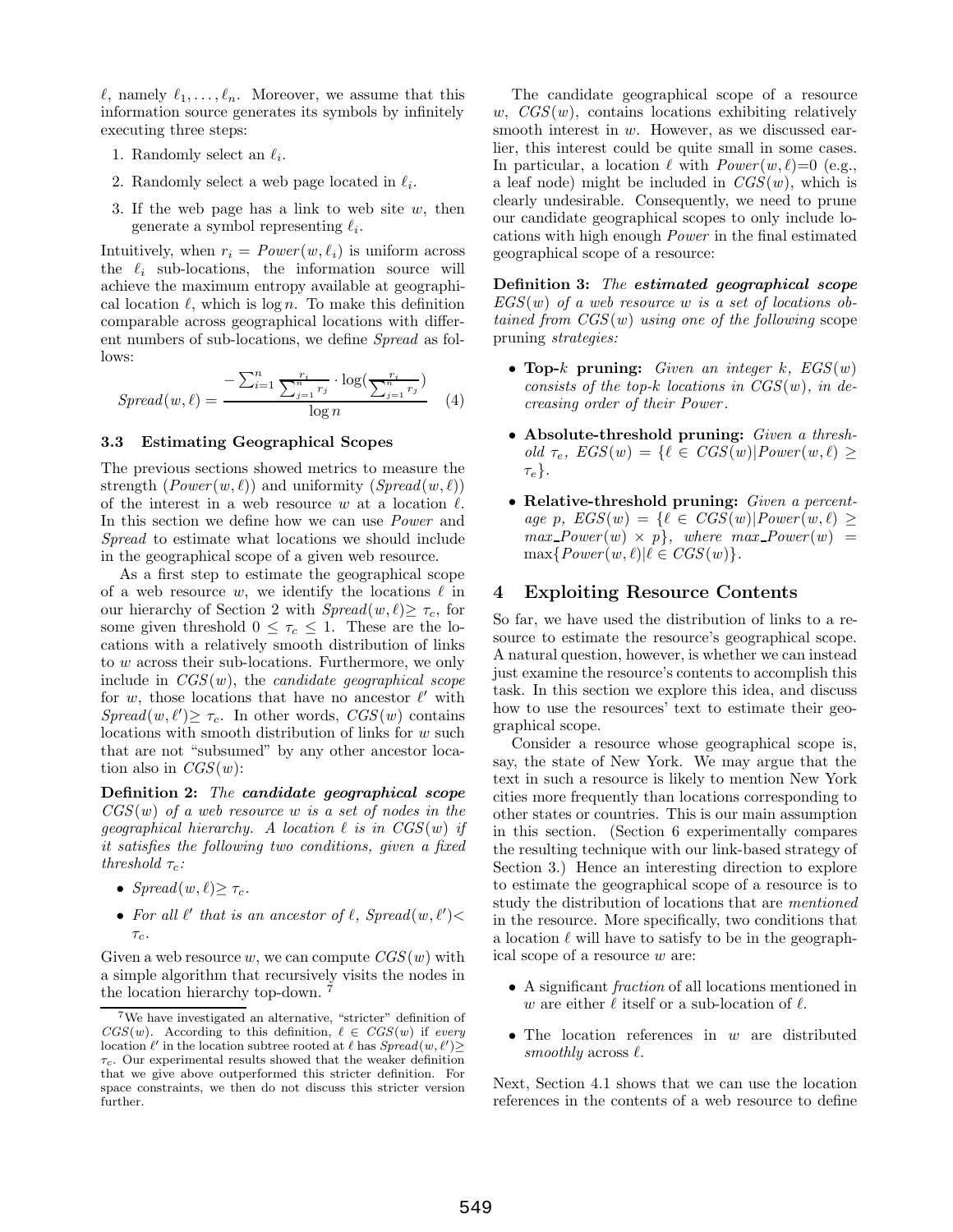a variation of the Power and Spread metrics of Section 3. We then estimate the geographical scopes completely analogously as we did for the link-based strategy. Later, Section 4.2 addresses a fundamental step in our content-based approach, namely how we can effectively extract the location names from the text of a resource.

#### **4.1 Estimating Geographical Scopes**

To estimate whether a location  $\ell$  is part of a resource w's geographical scope we will proceed exactly as in Section 3 and compute (modified versions of)  $Power(w, \ell)$  and  $Spread(w, \ell)$ . For this, we need to extract from  $w$  two numbers. The first one,  $Locations(w)$ , is the number of references to geographical locations in  $w$ 's text. The second one,  $References(w, \ell)$ , is the number of references to  $\ell$  mentioned in  $w$ 's text.  $8$  Given these counts, we can adapt our definition of Power from Section 3.1 in the following way:

$$
Power(w, \ell) = \frac{References(w, \ell)}{Locations(w)} \tag{5}
$$

To adapt the definition of Spread of Section 3.2, we now define the following three vectors for a web resource w and a location  $\ell$  with children  $\ell_1,\ldots,\ell_n$ . First, vector  $Locations = (p_1, \ldots, p_n)$  is a vector with every element having the same value  $p_i$  =  $Locations(w)$ , which is the number of references to geographical locations in  $w$ 's text. Second, vector  $References = (l_1, \ldots, l_n)$  lists the number of references to each sub-location  $\ell_i$  in w's text, i.e.,  $l_i$  = References $(w, \ell_i)$ . Finally, vector  $Power$  =  $(r_1,\ldots,r_n)$  lists each sub-location's *Power* value  $r_i =$ Power  $(w, \ell_i)$ . These vectors will play a role that is completely analogous to those of the *Pages*, Links, and  $Power$  vectors of Section 3, respectively, for defining  $Spread(w, \ell)$ . We can now use exactly the same definitions for Spread that we used in Section 3 and calculate the estimated geographical scope  $EGS(w)$  for a web resource  $w$ .

## **4.2 Extracting and Processing Location References**

To estimate the geographical scope of a web resource w as in the previous section, we need to extract all of the locations that are mentioned in the textual contents of w. Furthermore, the technique above expects the list of cities that are mentioned in the text of the web resources. In this section, we discuss the main problems involved in such an extraction process.

## **Extracting Location Names from Plain Text**

State-of-the-art named-entity taggers manage to identify entities like people, organizations, and locations in natural-language text with high accuracy. For the experiments that we report in Section 6 we used the Alembic Workbench system developed at MITRE [7].

## **Normalizing and Disambiguating Location Names**

After the tagging phase in which we identify the locations (e.g., "New York City," "California") mentioned in  $w$ , we should map each location to an unambiguous city-state pair. Problems that arise when completing this task include:

- **Aliasing:** Different names might be commonly used for the same location. For example, San Francisco is often referred to as SF. It is relatively easy to address this problem at the country or state level. (These aliases are indeed quite limited, and we compiled a list of them by hand.) For cities, though, we resorted to a webaccessible database of the United States Postal Service (USPS)  $9$ . For each zip code, this service returns a list of variations of the corresponding city's name. For example, if we use Columbia University's zip code, 10027, we obtain a list of names for New York City, including New York, Manhattan, New York City, NY City, NYC, and, interestingly enough, Manhattanville. (Incidentally, the USPS standard form for this city is New York.) By repeatedly querying the USPS database with different zip codes, we can build a list of city-name aliases, together with the corresponding "normal form" for each group.
- **Ambiguity:** Another problem when processing a given city name is that it can refer to cities in different states. For example, four states, Georgia, Illinois, Mississippi, and Ohio, have a city called Columbus. A reference to such a city without a state qualification is inherently ambiguous, unless of course we could understand the context in which the reference was made. We have developed heuristics for managing this kind of ambiguous location references. Our technique starts by identifying the unambiguous location references in the web resource at hand  $w$ , and uses them to disambiguate the remaining references. Intuitively, if w mentions mostly locations in the state of New York, for example, we will assume that a reference to "Manhattan" is a reference to New York City, not to Manhattan, Kansas. More specifically, if w mentions an ambiguous city name  $C<sub>m</sub>$ times, and C can refer to a city in a number of

<sup>8</sup>We will discuss in Section 4.2 how we map references to, say, an entire state to references to individual cities within the state, which is what we count in References and Locations.

<sup>9</sup>http://www.usps.gov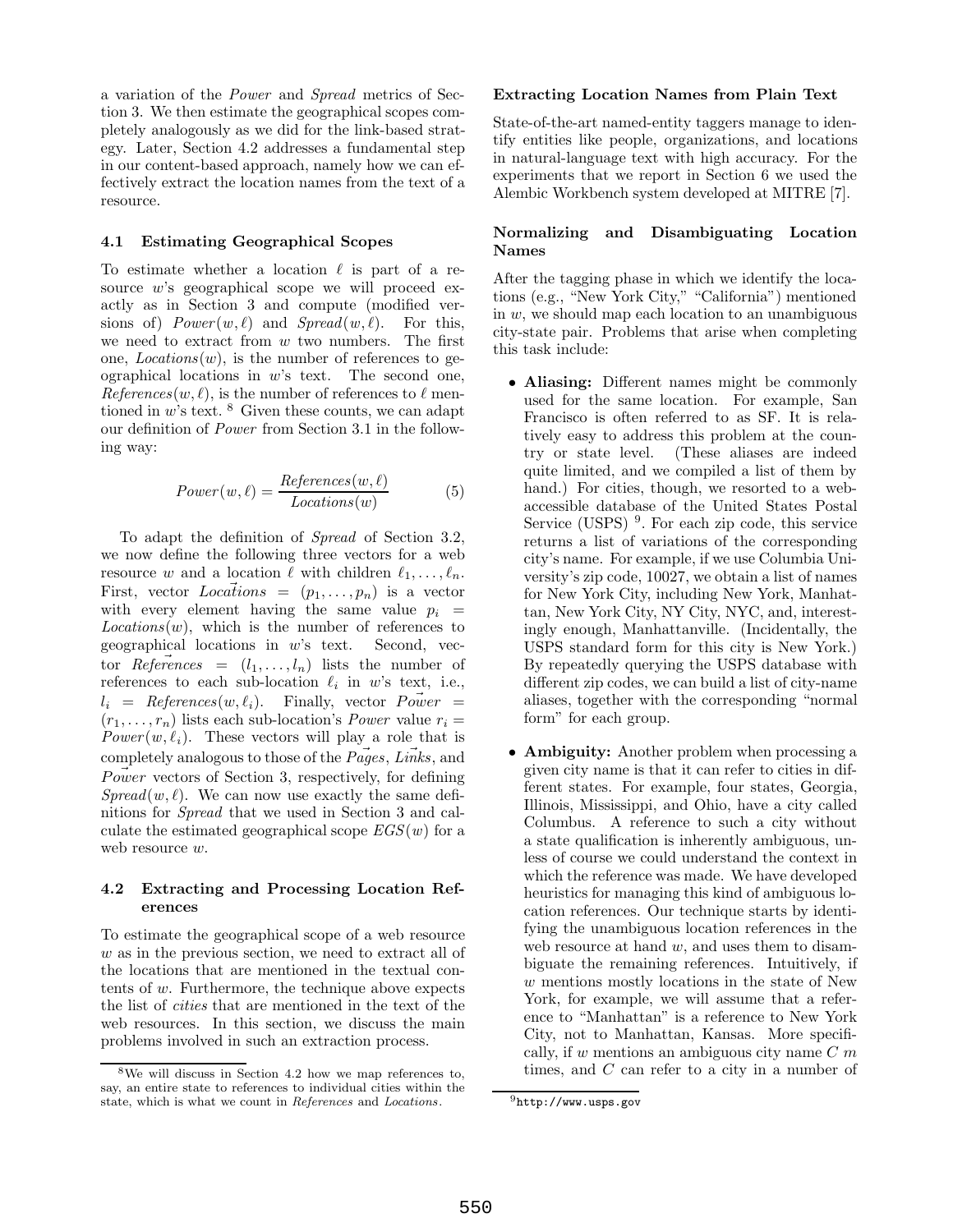states  $S_1, \ldots, S_k$ , then we "distribute" the m occurrences of  $C$  among the  $k$  states proportionally to the distribution of unambiguous cities in these states. Suppose that in our example 90% of the unambiguous cities that are mentioned in resource w are in the state of New York, and the remaining  $10\%$  are in the state of Kansas. Then, if w refers to Manhattan five times, we will assume that 4.5 of these references correspond to New York, NY, and only 0.5 of them to Manhattan, KS.

#### **Mapping Locations to City Names**

A location name can refer to a city, a state, or a country, for example. Our technique to estimate geographical scopes analyzes the distribution of cities that are mentioned at a web resource  $w$ . Consequently, we need a way to map references to, say, states to city references that our technique can use. For this, we simply "push down" references to high-level locations in our location hierarchy (Section 2). This way, a reference to the state of New York will be pushed down as a reference to every city in the state. When we propagate these references down, we also scale their weight by some constant  $\alpha$ . (A value of  $\alpha = 0.1$  worked best in our Section 6 experiments.)

# **5 Evaluating the Quality of the Estimated Geographical Scopes**

In the previous sections we discussed two approaches to estimating the geographical scope of resources. Of course, other approaches are possible (e.g., a "hybrid" strategy combining our two techniques). We now propose measures to evaluate the quality of any such algorithm for estimating a web resource's geographical scope.

To evaluate the quality of our estimated geographical scopes, we need to compare them against the ideal, subjective scopes. We could base our comparison on metrics commonly used for classification tasks: for example, we could just compute the number of web resources in our testbed for which we managed to identify their geographical scope perfectly. Such a metric would not fully capture the nuances of our problem. For example, if the geographical scope of a resource w is {California} and we compute  $EGS(w)$  as, say, {California, New York City}, this metric would mark our answer as completely wrong. Similarly, consider the case where our  $EGS(w)$  computation consists of, say, 90% of the California cities, but does not include California as a whole state, which would have been the perfect answer. Traditional classification accuracy metrics would also consider our estimate as completely wrong, even when our technique managed to identify only cities in the right state as part of the geographical scope of w.

With these observations in mind, we adapt the precision and recall metrics from the information retrieval field to yield metrics that we believe are appropriate for our problem. More specifically, we will define precision and recall for our problem as follows, after we introduce an auxiliary definition. Given a set of locations  $L$ , we will "expand" it by including all locations under a location  $\ell \in L$ . Thus,  $Expanded(L) = \{\ell' \text{ lo-} \}$ cation  $\ell' \in L$  or  $\ell'$  is in the location subtree of some  $\ell \in L$ . Now, let w be a web resource, Ideal be its "expanded" geographical scope, and Estimated be our expanded estimate,  $Expanded(EGS(w))$ . Then:

$$
Precision(w) = \frac{|Ideal \bigcap Estimated|}{|Estimated|}
$$

$$
Recall(w) = \frac{|Ideal \bigcap Estimated|}{|Ideal|}
$$

Intuitively, precision measures the fraction of locations in an estimated geographical scope that are correct, i.e., that are also part of the ideal geographical scope. (Perfect precision might be trivially achieved by always returning empty geographical scopes.) Recall measures the fraction of the locations in the ideal geographical scope that are captured in our estimated geographical scope. (Perfect recall might be trivially achieved by always including all locations in the geographical scopes.) Finally, to simplify the interpretation of our experiments, we combine precision and recall into a single metric using the F-measure [15]:

$$
F(w) = \frac{2 \times Precision(w) \times Recall(w)}{Precision(w) + Recall(w)}
$$

## **6 Experimental Evaluation**

Section 2 defined the "ideal," subjective geographical scope of a web resource  $w$ . Later, we showed how we can automatically calculate the estimated geographical scope  $EGS(w)$  by analyzing the geographical distribution of HTML links to w (Section 3), or, alternatively, by analyzing the distribution of location names from the textual contents of  $w$  (Section 4). In this section, we experimentally evaluate how well our different techniques can approximate the ideal geographical scopes using the evaluation criteria we discussed in Section 5. We describe our experimental setting in Section 6.1. We then report the results of our experiments, which involved real web resources, in Section 6.2.

## **6.1 Experimental Setting**

In this section we explain the main aspects of our experimental setting. In particular, we describe the real web resources that we used, and highlight some of the challenging implementation issues that we had to address to carry out our study.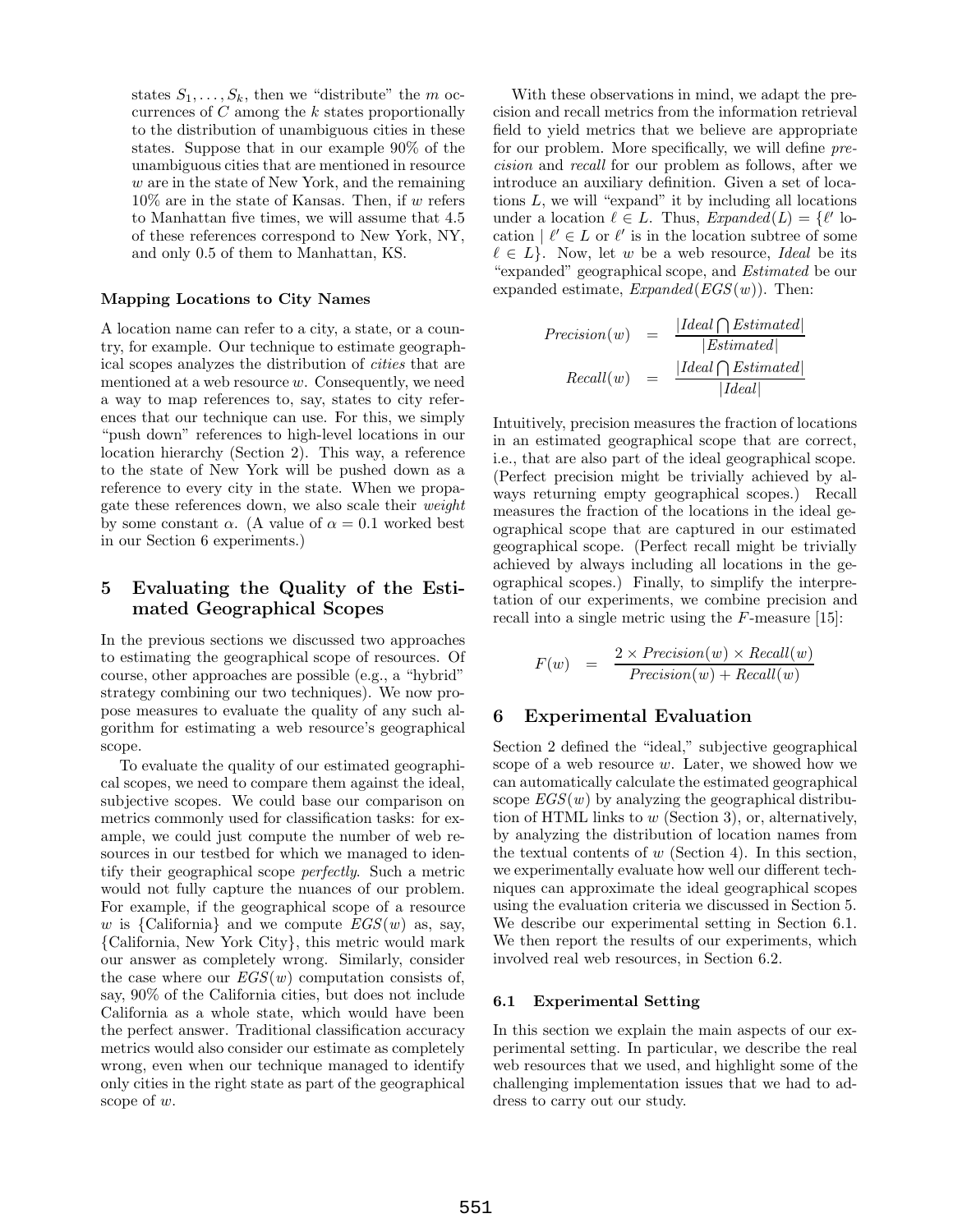## **Web Resources**

Ideally, to evaluate our techniques of Sections 3 and 4 we should use a set of real web resources, each with its corresponding geographical scope, as determined by a human expert. (Analogously, the information retrieval field relies on human relevance judgments to evaluate the performance of search-engine algorithms [14].) For our experiments, we needed a list of web resources whose intended geographical scope was self-apparent and uncontested. Furthermore, we wanted our list to cover the different levels of our location hierarchy of Section 2. In other words, we wanted resources who would have the United States as their geographical scope, but we also wanted resources whose geographical scope was at the state and city levels. Finally, the resources that we picked needed to have a sufficiently large number of HTML links directed to them, so that we can apply our technique of Section 3. (We discuss how to handle resources with not enough references to them in Section 8.) With the above goals in mind, we collected a list of 150 web resources whose geographical scopes span the three levels of our location hierarchy:

- **National level:** 50 of our web resources have the United States as their geographical scope. These resources are the 50 most heavily cited Federal Government web sites listed in the FedWorld web site <sup>10</sup>. (We determined the 50 most cited pages by querying AltaVista to obtain the number of pages with links to each of these resources.) These web sites have the whole United States as their intended audience, and include the web sites of NASA <sup>11</sup> and the National Endowment for the Arts <sup>12</sup>, for example.
- **State level:** 50 of our web resources have a state as their geographical scope. These resources are the official web site of each state in the United States (e.g., http://www.state.ny.us (state of New York)), and have their corresponding state as their geographical scope.
- **City level:** 50 of our web resources have a city as their geographical scope. These resources are the 50 most cited among the US cities' official web sites (e.g., http://www.ci.sf.ca.us (San Francisco)), and have their corresponding city as their geographical scope. (We obtained a list of the US cities' official web sites from Piper Resources' "State and Local Government on the Net."  $13$ )

#### **Implementation Issues**

We now describe some interesting tasks that we had to perform to run our experiments:

- **Mapping web pages to city names:** Our technique of Section 3 requires that we find all pages with HTML links to a given web resource  $w$ . After identifying these pages, we need to place their location so that we can study their geographical distribution and estimate w's geographical scope. This is a challenging task, because we really need the location of the author of a page, which might be quite different from the location of the site that hosts the page. For example, web pages with links to  $w$  from, say, the  $\texttt{aol.com}$  domain are hardly useful for our task: If we examine just the location of the web site where these pages reside, we would most likely be misguided in determining w's geographic scope. (We elaborated on these issues further and outlined alternative approaches to "placing web pages on the map" in [2].) A key observation that we exploit for our experiments is that it suffices for our Section 3 technique to have a reasonable *sample* of the pages with links to resource  $w$  to estimate  $w$ 's geographical scope. Following this observation, we focussed on web pages whose author's location we could determine reliably, and that would span the entire United States. More specifically, we analyzed link information from pages originating only in educational domains (e.g., from web sites with a .edu suffix, like www.columbia.edu). Given such a page, we query the whois service to map the page's web site into its corresponding zip code. After this, we query the USPS zip-code server and obtain the standard city name associated with the zip code.
- **Refining our location hierarchy:** Our experimental setting considers links originating only in educational institutions. Unfortunately, not all cities have one such institution. Hence, we refined our location hierarchy to include only cities with a university with a .edu web site. We further pruned our list by eliminating every city hosting fewer than 500 pages in .edu web sites, so that we analyze only cities with a significant web presence in .edu domains. At the end of this process, we are left with a location hierarchy consisting of 673 cities as leaf nodes, the 50 states and the District of Columbia as intermediate nodes, and the entire United States as the root node.
- **Computing**  $Page(\ell)$  **and**  $Links(w, \ell)$ : For each city  $\ell$  in our location hierarchy, we need to obtain the number of pages from .edu domains that are located in it. To get this number, we query AltaVista and obtain the number of pages that each educational institution in location  $\ell$  hosts. By adding these numbers for each institution in  $\ell$  we compute  $Page(\ell)$ , which we need in Section 3. Similarly, we can identify how many of these pages have links to a specific web resource

 $10$ http://www.fedworld.gov/locator.htm<br> $11$ http://www.nasa.gov<br> $12$ http://www.arts.endow.gov<br> $13$ http://www.piperinfo.com/state/states.html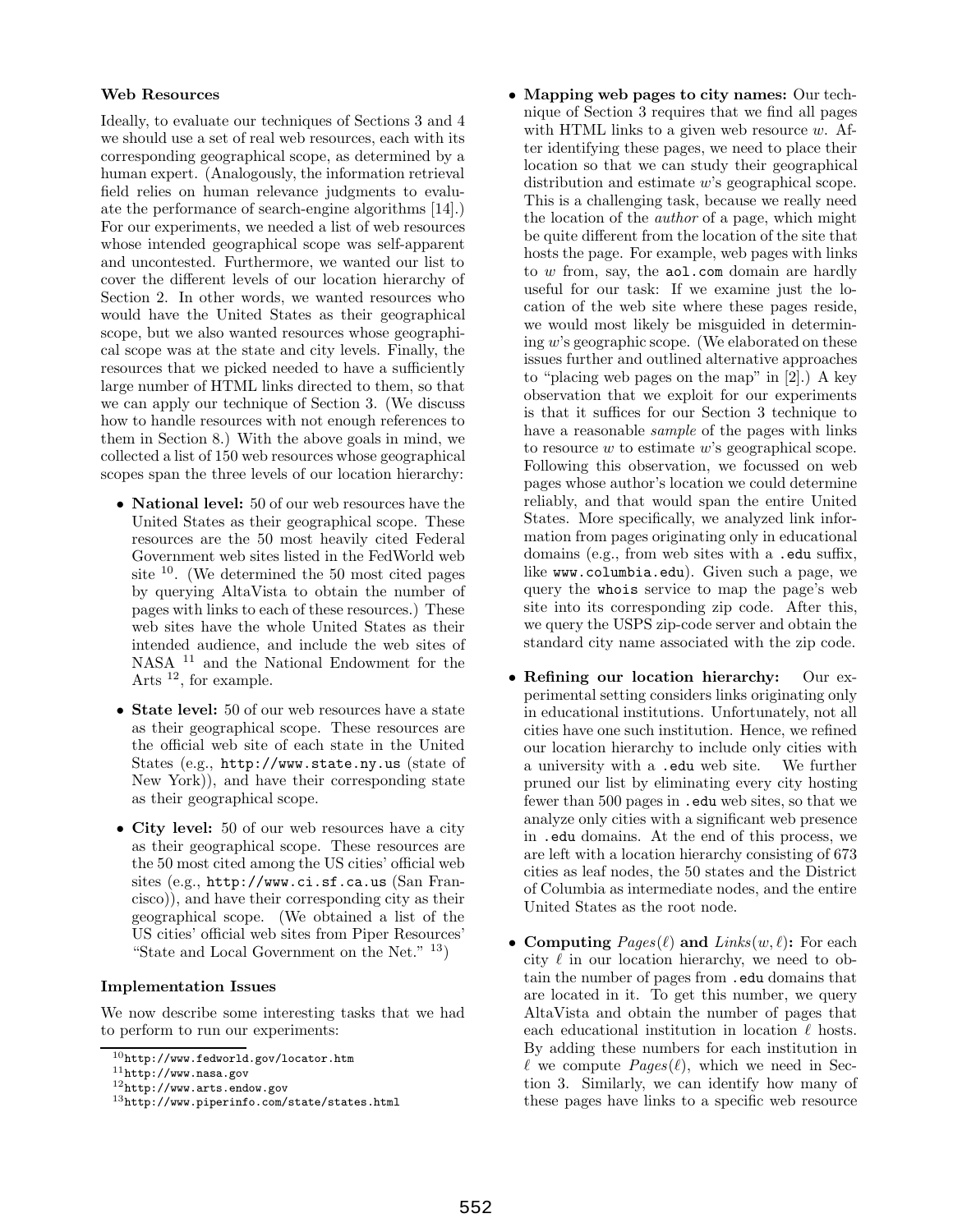w to compute  $\text{Links}(w, \ell)$ .

• **Obtaining the textual contents of a web resource** w**:** For our content-based technique of Section 4, we download the full-text contents of the 150 web sites of our testbed, using Gnu's wget web crawler. We then use the lynx browser to eliminate the HTML tags in the web pages and extract the plain-English text in them. As explained in Section 4, after this we run the Alembic named-entity tagger [7] to extract the location names that are mentioned in the plain text. Finally, we resolve aliasing and ambiguity issues, map locations to city names, and estimate the geographical scopes as outlined in Section 4. <sup>14</sup>

#### **6.2 Experimental Results**

In Table 1 we summarize the algorithms we now evaluate. In addition to the three different definitions of Spread we discussed in Section 3.2, we also consider the following two simple "baseline" algorithms for computing candidate geographical scopes. The first one, AllLeaves, always defines the candidate geographical scope  $CGS(w)$  of a web resource w as consisting of all of the cities in our location hierarchy. In contrast, the second baseline technique, OnlyRoot, always defines  $CGS(w)$  as consisting of the United States only. The candidate geographical scope, obtained by any baseline technique or Spread definition, is then pruned by one of the three scope-pruning strategies to produce the estimated geographical scope as described in Section 3.3. Table 1 also summarizes the parameters involved with each of the different algorithms. For example, recall that  $k$  is a tunable parameter in the  $TopK$ scope-pruning strategy of Section 3.3.

We comprehensively evaluated the above algorithms to understand the impact of the different tunable parameters on precision, recall, and the Fmeasure. Due to lack of space, we present a few sample results to highlight some of our key observations. Specifically, we present our results for the relativethreshold pruning strategy RelThr. We evaluated our results for the TopK and for the AbsThr strategies as well, and observed similar trends. Hence we do not discuss these further.

In Figure 2, we show the impact of parameter  $p$ on the average F-measure for the link-based approach using the relative-threshold pruning strategy RelThr. (We use the values of  $\tau_c$  that are specified in Table 2.) Notice that all the *Spread* definitions perform very well, especially as  $p$  increases, and the *Spread* definitions have a much higher average F-measure compared to the strawman AllLeaves and OnlyRoot tech-



Figure 2: Average F-measure for the link-based strategy of Section 3 as a function of  $p$  (RelThr pruning) strategy).



Figure 4: Average F-measure for the content-based strategy of Section 4 as a function of  $p$  (RelThr pruning) strategy).

niques. Figure 3 shows the average precision and recall for *RelErr*, with the *RelThr* pruning strategy. Our techniques have more than 75% average precision and recall for several settings of the p parameter, which translates into the correspondingly high average F-measure values of Figure 2.

So far we have evaluated our link-based techniques for different parameter settings. We now discuss similar results for our content-based techniques of Section 4. In Figure 4 we report the impact of  $p$  on the average F-measure for the content-based approach on our entire data set, using the values of  $\tau_c$  specified in Table 3. We observe similar results to our link-based approach in that our techniques have high average F values, especially for  $p > 0.2$ , compared to the strawman techniques.

Table 2 summarizes our results from the previous graphs for the link-based approach, and reports the "best" (i.e., highest average  $F$  value) parameter values

<sup>14</sup>We only used 142 of the 150 web resources in our testbed to evaluate the content-based technique of Section 4: out of the remaining eight web resources, either wget could not crawl their pages, or the named-entity tagger that we used, Alembic, could not find any location name in their pages.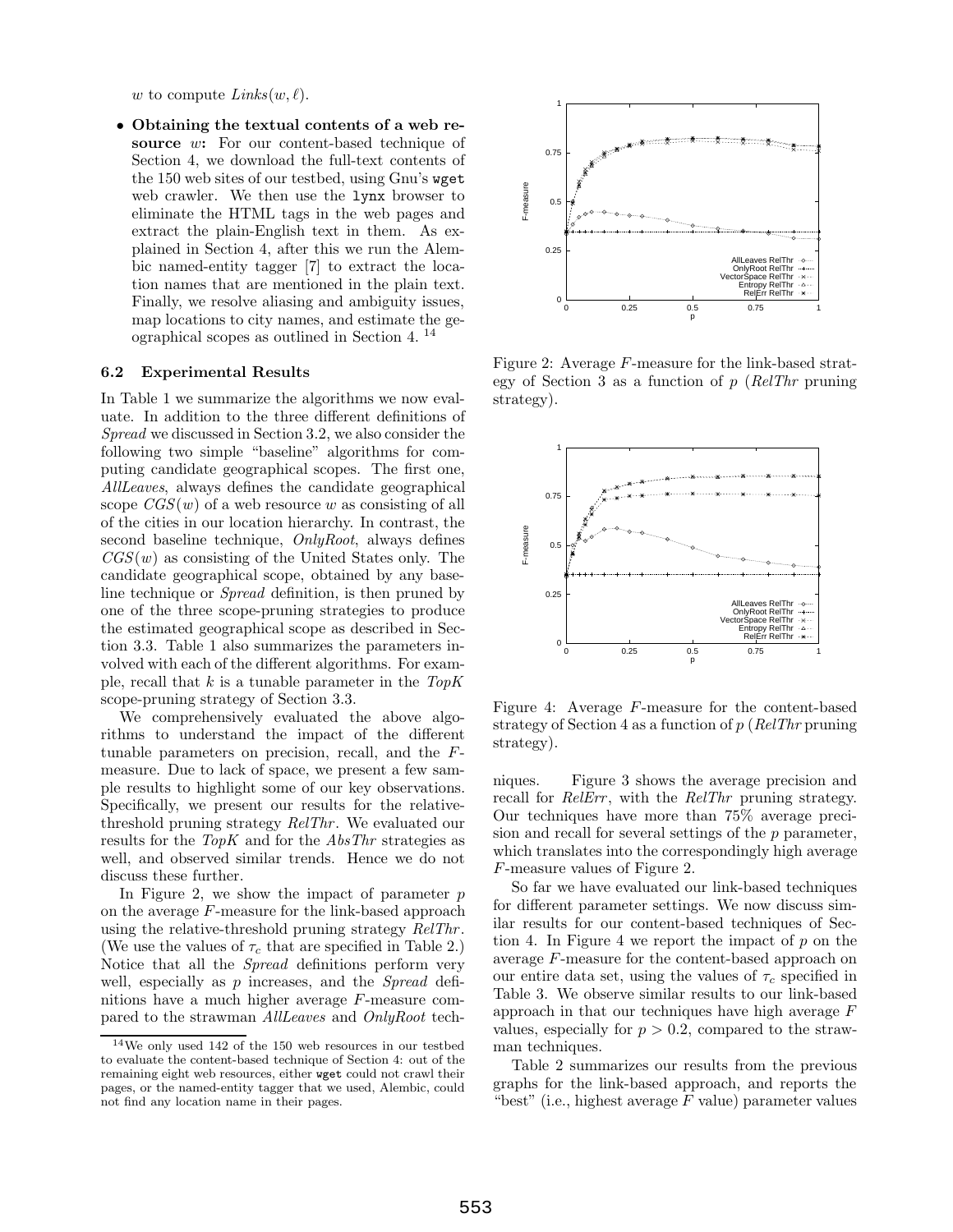|                   | Label              | Description                         | <i>Associated Parameter</i> |
|-------------------|--------------------|-------------------------------------|-----------------------------|
| Baseline          | AllLeaves          | Scope consists of all USA cities    |                             |
| Techniques        | OnlyRoot           | Scope consists of just USA          |                             |
| $S$ <i>pread</i>  | <i>VectorSpace</i> | Vector-space definition of Spread   | $\tau_c$                    |
| Definition        | Entropy            | Entropy definition of Spread        | $\tau_c$                    |
| (Section 3.2)     | ReIErr             | Relative-error definition of Spread | $\tau_c$                    |
| $Scope-Pruning$   | TopK               | Top- $k$ pruning                    |                             |
| <i>Strategies</i> | AbsThr             | Absolute-threshold pruning          | $\tau_e$                    |
| (Section 3.3)     | RelThr             | Relative-threshold pruning          |                             |

Table 1: The variations of our techniques that we use in our experiments, together with their associated parameters.



Figure 3: Average precision (a) and recall (b) for the link-based strategy of Section 3 as a function of  $p(\tau_c = 0.57)$ for RelErr; RelThr pruning strategy).

for each of our Spread definitions and scope-pruning strategies. In Table 3, we report similar results for the content-based approach. In general, we see that the relative-threshold strategy to pruning scope works best in practice. In our data set, the content-based approach has a slight advantage over the link-based approach. However, we should regard these two approaches as complementary to each other for the following reasons, which we already touched on in Section 6.1. Often, web sites restrict robots from crawling their site (e.g., this is the case for The New York Times newspaper). In such cases, we cannot apply our content-based approach for estimating geographical scope, while we can still resort to the link-based approach. In other cases, the number of incoming links to a web site may be limited. In these cases, we should use our content-based approach, as long as any useful geographical information can be extracted from such resources that are not heavily cited.

# **7 A Geographically Aware Search Engine**

Based on the techniques we developed in the previous sections, we have implemented a geographically aware search engine that downloads and indexes the full contents of 436 on-line newspapers based in the United States. Our search engine estimates the geographical

scope of the newspapers using the link-based technique of Section 3 with the Entropy definition for Spread and the RelThr scope-pruning strategy. This search engine is available at http://www.cs.columbia.edu/- ~gravano/GeoSearch.

Our search engine automatically pre-computes the geographical scope of the 436 newspapers that it indexes. When users query the engine, they specify their zip code in addition to their list of search keywords. Our system first uses just the keywords to rank the newspaper articles on those keywords using a standard, off-the-shelf text search engine called Swish. Our system then filters out all pages coming from newspapers whose geographical scope does not include the user's specified zip code. Furthermore, our engine recomputes the score for each surviving page and returns the pages ranked in the resulting order. A page's new score is a combination of the Swish-generated score for the page and the Power of the location in the geographical scope of the page's newspaper that encloses the user's zip code. Figure 5 shows the results for query "startups business" with zip code 94043, which corresponds to Mountain View, California. The first article is from The Nando Times, a national online newspaper. Our system has determined that this newspaper's geographical scope is the whole country, hence the coloring of the map next to the correspond-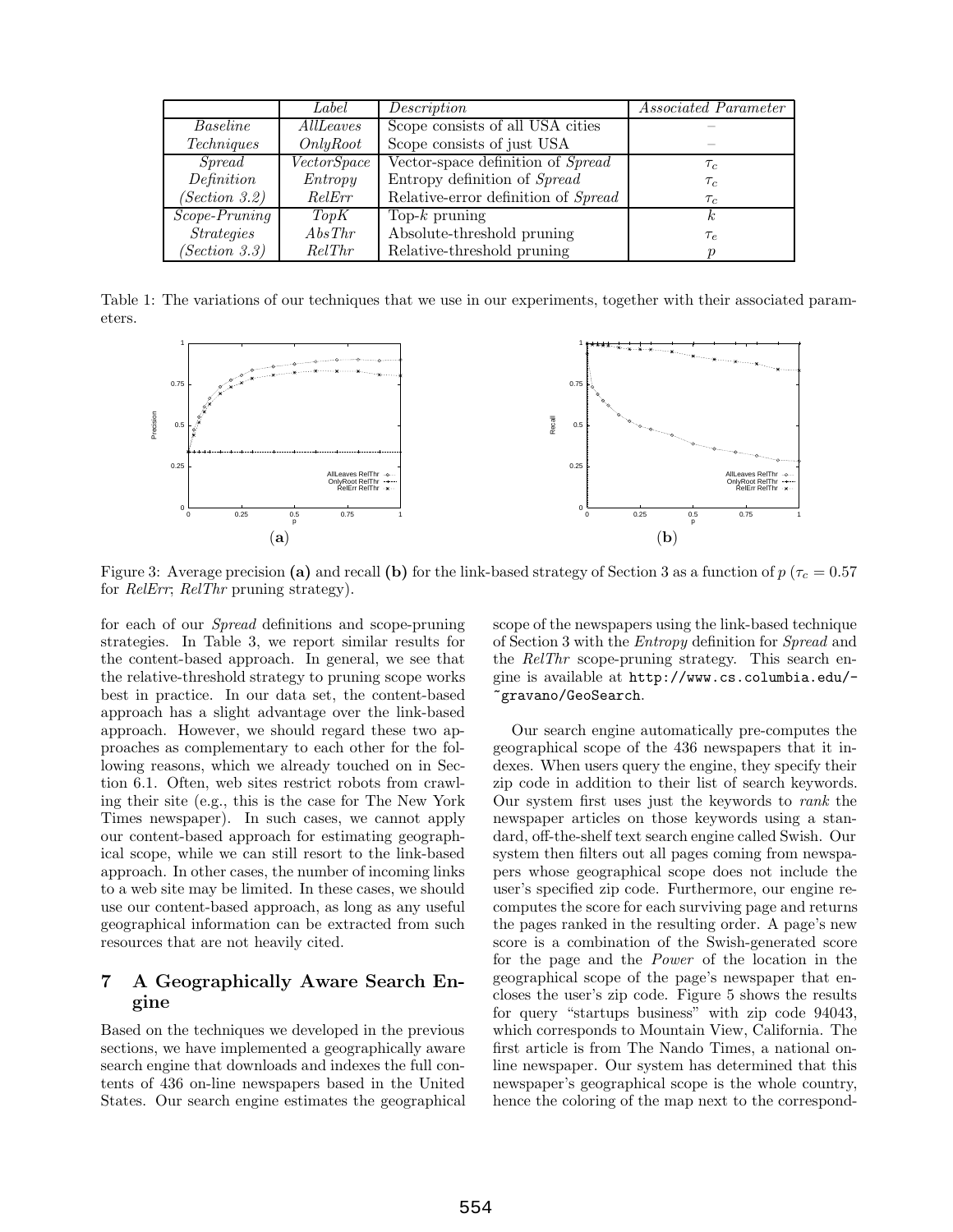|                    | TopK |          |          | AbsThr |          |                | RelThr |          |                  |
|--------------------|------|----------|----------|--------|----------|----------------|--------|----------|------------------|
|                    |      | $\tau_c$ | $\kappa$ | F      | $\tau_c$ | $\tau_e$       |        | $\tau_c$ | $\boldsymbol{p}$ |
| AllLeaves          | 0.34 |          | $\infty$ | 0.51   |          | 0.0007         | 0.45   |          | 0.1              |
| OnlyRoot           | 0.35 |          |          | 0.35   |          |                | 0.35   |          | $\theta$         |
| <i>VectorSpace</i> | 0.76 | 0.7      |          | 0.52   | 0.9      | 0.0007         | 0.81   | 0.7      | 0.5              |
| Entropy            | 0.78 | 0.8      |          | 0.51   | 0.8      | $\, 0.0007 \,$ | 0.82   | 0.8      | 0.6              |
| RelErr             | 0.78 | 0.57     |          | 0.52   | 0.67     | $0.0007\,$     | 0.83   | 0.57     | $0.6\,$          |

Table 2: Best average F-measure results for different *Spread* definitions (Section 3.2) and scope-pruning strategies (Section 3.3), using the link-based strategy of Section 3.

|             | TopK |                          |          | AbsThr |                          |          | RelThr   |                          |                  |
|-------------|------|--------------------------|----------|--------|--------------------------|----------|----------|--------------------------|------------------|
|             |      | $\tau_c$                 | $\kappa$ |        | $\tau_c$                 | $\tau_e$ |          | $\tau_c$                 | $\boldsymbol{p}$ |
| AllLeaves   | 0.37 | $\overline{\phantom{0}}$ |          | 0.42   | $\overline{\phantom{0}}$ | 0.0007   | 0.59     | $\overline{\phantom{0}}$ | 0.2              |
| OnlyRoot    | 0.35 |                          |          | 0.35   |                          |          | 0.35     |                          |                  |
| VectorSpace | 0.85 | 0.6                      |          | 0.82   | 0.6                      | 0.1      | 0.86     | 0.6                      | 0.7              |
| Entropy     | 0.85 | 0.8                      |          | 0.82   | 0.8                      | 0.1      | 0.85     | 0.8                      | 0.7              |
| RelErr      | 0.76 | 0.57                     |          | 0.72   | 0.50                     | 0.1      | $0.76\,$ | $_{0.57}$                | $0.5\,$          |

Table 3: Best average F-measure results for different Spread definitions (Section 3.2) and scope-pruning strategies (Section 3.3), using the content-based strategy of Section 4.

ing article. The second article returned is from the San Jose Mercury News, a newspaper based in San Jose, California, whose technology reports have followers across the country. Our search engine has classified this newspaper as having a national geographical scope. The last article returned originated in a newspaper whose geographical scope consists of the entire state of California, which is marked with a solid color on the map, plus a few cities scattered across the country, indicated by placing a dot in their corresponding states.

# **8 Conclusion**

In this paper, we discussed how to estimate the geographical scope of web resources, and how to exploit this information to build geographically aware applications. The main contributions of this paper include automatic estimation algorithms based on web-page content and HTML link information, metrics to evaluate the quality of such algorithms, a comprehensive evaluation of these techniques in a realistic experimental scenario, and an implementation of a geographically aware search engine for newspaper articles. One of the key observations of this paper is that the contentbased techniques and the link-based techniques have specific advantages and disadvantages, and in fact can be used as complementary estimators of the scope of web resources. In effect, some sites might not allow us to "crawl" their contents, preventing us from using our content-based techniques. Some other sites might have a low number of incoming HTML links, preventing us from using our link-based techniques reliably. By combining these two approaches we can accurately estimate the geographical scope of many web resources, hence capturing a crucial dimension of web data that is currently ignored by search engines.

# **Acknowledgments**

This material is based upon work supported by the National Science Foundation under Grants No. IIS-97- 33880 and IRI-96-19124. We also thank Jon Oringer for implementing the search engine of Section 7, and Jun Rao and Vasilis Vassalos for useful comments on the paper.

# **References**

- [1] S. Brin and L. Page. The anatomy of a large-scale hypertextual web search engine. In Proceedings of the Seventh International World Wide Web Conference (WWW7), Apr. 1998.
- [2] O. Buyukkokten, J. Cho, H. García-Molina, L. Gravano, and N. Shivakumar. Exploiting geographical location information of web pages. In Proceedings of the ACM SIGMOD Workshop on the Web and Databases (WebDB'99), June 1999.
- [3] J. P. Callan, Z. Lu, and W. B. Croft. Searching distributed collections with inference networks. In Proceedings of the Eighteenth ACM International Conference on Research and Development in Information Retrieval (SIGIR'95), July 1995.